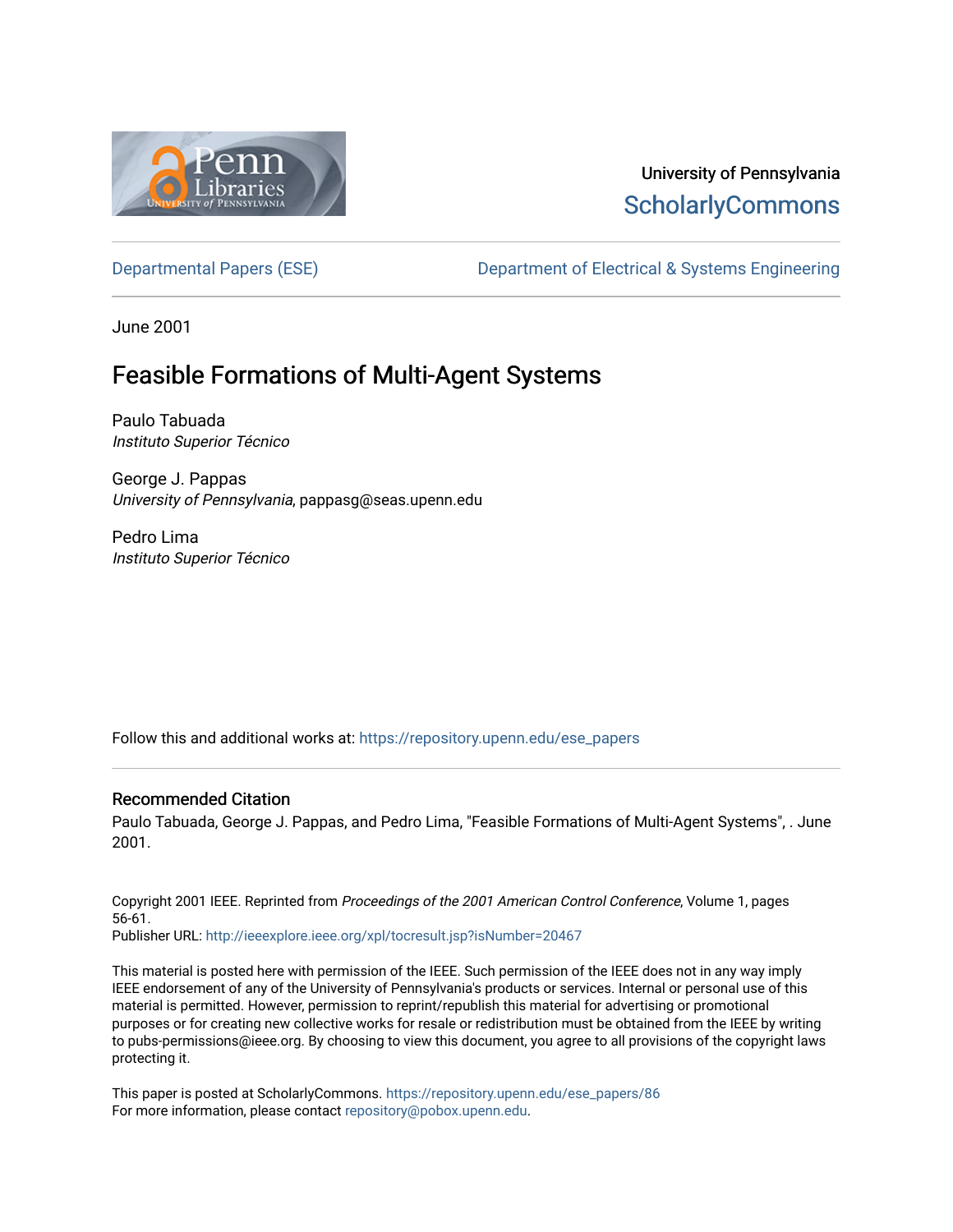## Feasible Formations of Multi-Agent Systems

## **Abstract**

Formations of multi-agent systems, such as satellites and aircraft, require that individual agents satisfy their kinematic equations while constantly maintaining inter-agent constraints. In this paper, we develop a systematic framework for studying formations of multiagent systems. In particular, we consider undirected formations for centralized formations and directed formations for decentralized formations. In each case, we determine differential geometric conditions that guarantee formation feasibility given the individual agent kinematics. Our framework also enables us to extract a smaller control system that describes the formation kinematics while maintaining all formation constraints.

### Keywords

mobile robots, multi-agent systems, robot kinematics, vehicles, agent kinematics, aircraft, centralized formations, decentralized formations, differential geometric conditions, directed formations, feasible multi-agent system formations, inter-agent constraints, kinematic equations, satellites, undirected formations

## **Comments**

Copyright 2001 IEEE. Reprinted from Proceedings of the 2001 American Control Conference, Volume 1, pages 56-61.

Publisher URL: <http://ieeexplore.ieee.org/xpl/tocresult.jsp?isNumber=20467>

This material is posted here with permission of the IEEE. Such permission of the IEEE does not in any way imply IEEE endorsement of any of the University of Pennsylvania's products or services. Internal or personal use of this material is permitted. However, permission to reprint/republish this material for advertising or promotional purposes or for creating new collective works for resale or redistribution must be obtained from the IEEE by writing to pubs-permissions@ieee.org. By choosing to view this document, you agree to all provisions of the copyright laws protecting it.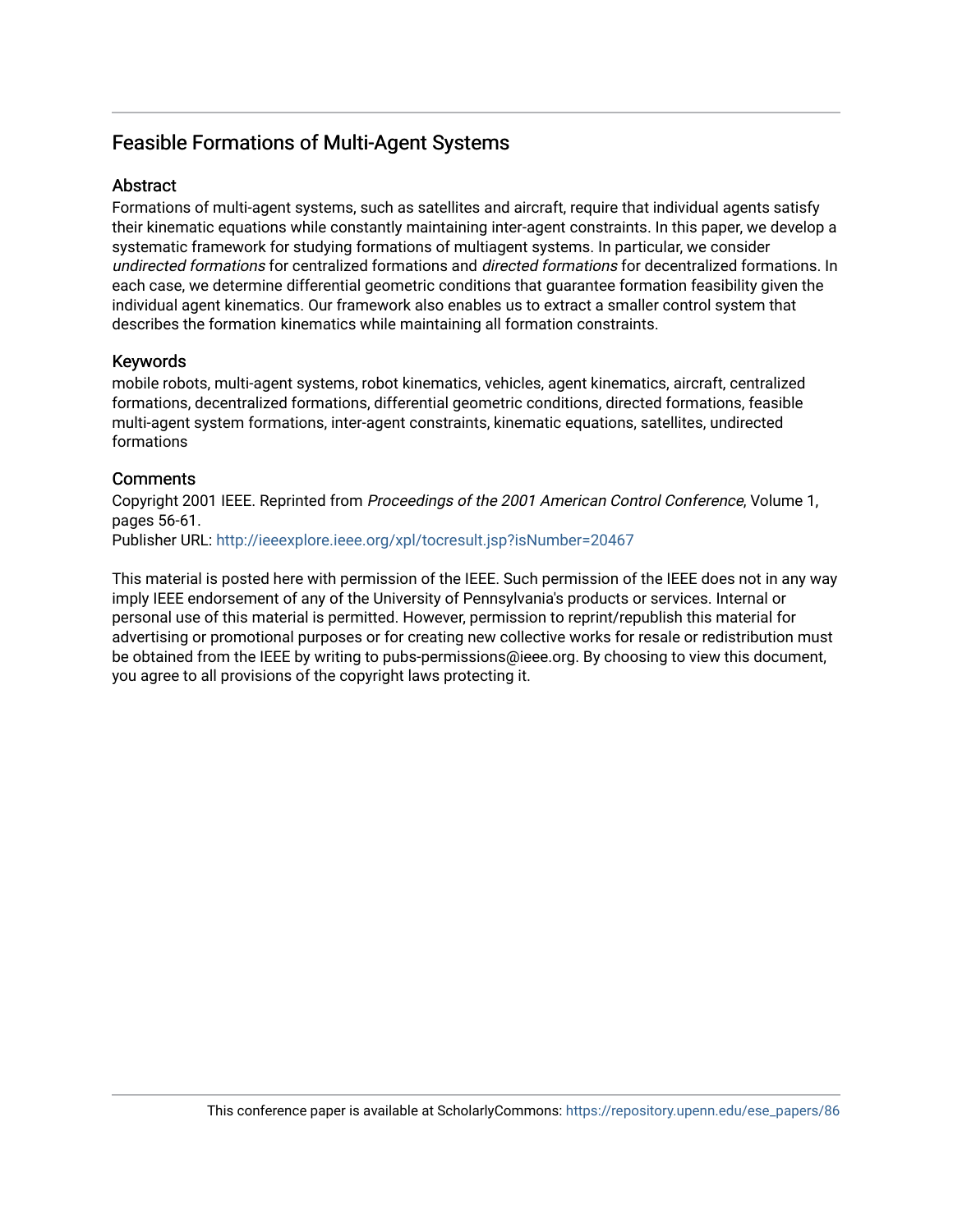## **Feasible Formations of Multi-Agent Systems'**

Paulo Tabuada<sup>2</sup> George J. Pappas<sup>3</sup> Pedro Lima<sup>2</sup>

<sup>2</sup>Instituto de Sistemas e Robótica Instituto Superior Técnico 1049-001 Lisboa - Portugal *{tabuada,pal}@isr. ist .ut1 .pt* 

#### Abstract

Formations of multi-agent systems, such as satellites and aircraft, require that individual agents satisfy their kinematic equations while constantly maintaining inter-agent constraints. In this paper, we develop a systematic framework for studying formations of multiagent systems. In particular, we consider *undirected formations* for centralized formations and *directed formations* for decentralized formations. In each case, we determine differential geometric conditions that guarantee formation feasibility given the individual agent kinematics. Our framework also enables us to extract a smaller control system that describes the formation kinematics while maintaining all formation constraints.

#### 1 Introduction

Advances in communication and computation have enabled the distributed control of multi-agent systems. This philosophy has resulted in next generation automated highway systems **[9],** coordination of aircraft in future air traffic management systems [8], as well as formation flying aircraft, satellites, and multiple mobile robots **12, 3,** 7, 41.

The control of multiple homogeneous or heterogeneous agents raises fundamental questions regarding the *formation control* of a group of agents. Multi-agent formations require individual agents to satisfy their kinematics while constantly satisfying inter-agent constraints. In typical leader-follower formations, the leader has the responsibility of guiding the group, while the followers have the responsibility of maintaining the inter-agent formation. Distributing the group control tasks to individual agents must be compatible with the control and sensing capabilities of the individual agents. **As** 

3Department of EE University of Pennsylvania Philadelphia, PA 19104 *[pappasg@ee.upenn.edu](mailto:pappasg@ee.upenn.edu)* 

the inter-agent dependencies get more complicated, a systematic framework for controlling formations is vital.

In this paper, we propose a framework for formation control of multi-agent systems. Formations are modeled using *formation graphs* which are graphs whose nodes capture the individual agent kinematics, and whose edges represent inter-agent constraints that must be satisfied. **A** similar approach has been proposed in **[4].** We assume kinematic models for each agent described by drift **free** control systems. This class of systems is rich enough to capture holonomic, nonholonomic, or underactuated agents. Two distinct types of formations are considered : *undirected formations* and *directed formations.* 

In undirected formations each agent is equally responsible for maintaining the formation. For each edge constraining two agents of the formation graph, both agents cooperate in order to satisfy the constraint. Undirected formations therefore present a more centralized approach to the formation control problem **as**  communication between agents is, in general, necessary. In directed formations, for each edge constraining two agents, only one of the agents (the follower) is responsible for maintaining the constraint. Directed formations, therefore, represent a more decentralized solution to the formation control problem.

In this paper, we focus on the *feasibility* problem: *Given the kinematics* of *several agents along with the inter-agent constraints, determine whether there exist agent trajectories that maintain the constrains.* For both directed and undirected formations we obtain differential-geometric conditions that determine formation feasibility. When such conditions are verified the *formation control abstraction* problem is then considered: *Given a feasible formation, extract a smaller control system that maintains formations along its trajectories.* The extracted control system allows to control the formation **as** a single entity, therefore being well suited for higher levels of control.

The structure of this paper is **as** follows: In Section **2** we

\*

**<sup>&#</sup>x27;This work was performed while the first author was visiting**  the University of Pennsylvania. This research is partially sup**ported** by **DARPA under grant N66001-99-C-8510, the Univer** $s$ ity of Pennsylvania Research Foundation, and by Fundação para **a Cidncia e Tecnologia under grant PRAXIS XXI/BD/18149/98.**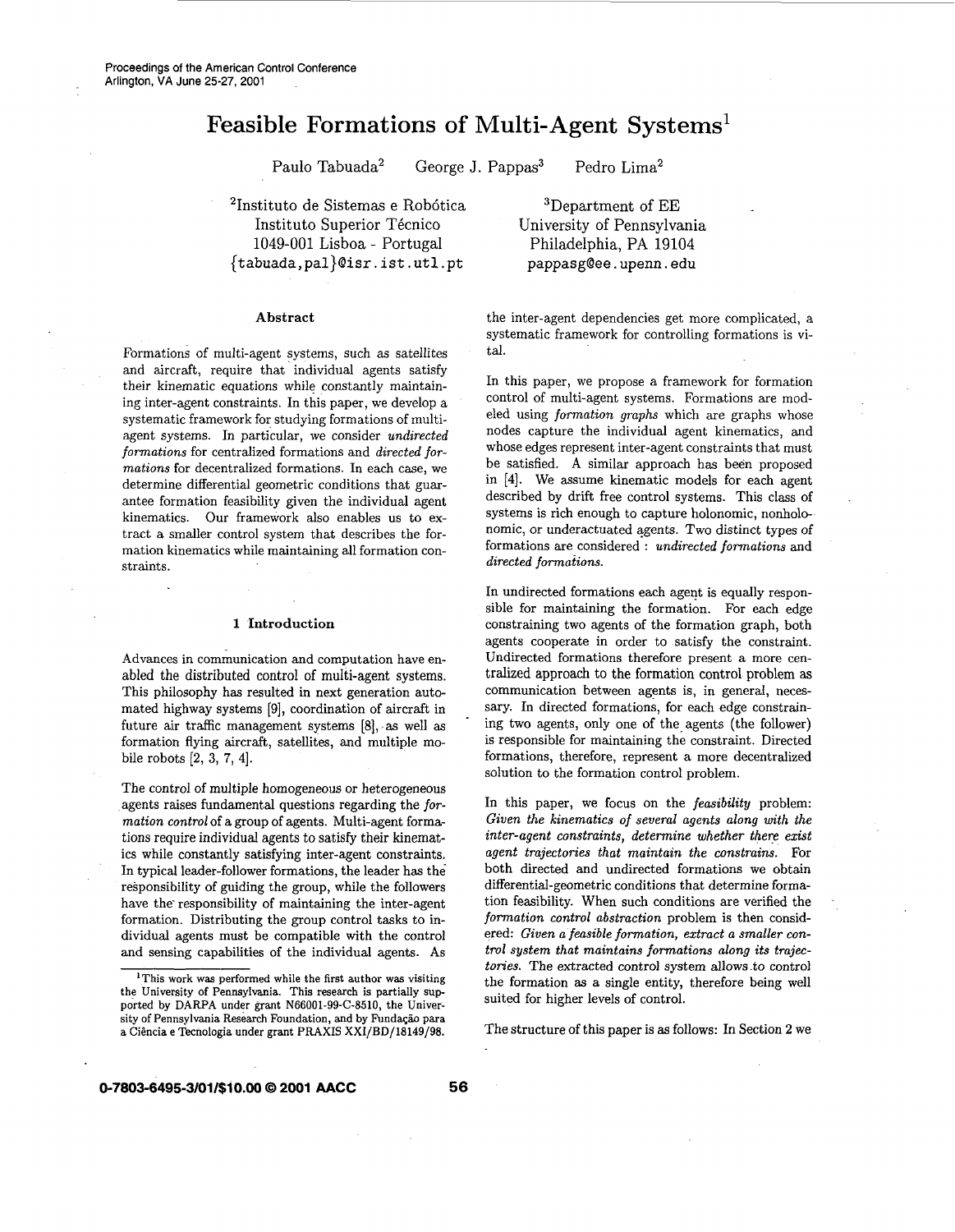define the notion of a formation graph. In Section **3** we consider the feasibility problem for undirected formations, whereas in Section **4** we consider it for directed formations. Finally, Section **5** describes many interesting directions of further research.

#### **2** Formation Graphs

We assume the reader is familiar with various differential geometric concepts at the level of **[l].** Consider *n* heterogeneous agents with states  $x_i(t) \in M_i$ ,  $i = 1, \ldots, n$  whose kinematics are defined by drift free controlled distributions on manifolds *Mi* **as:** 

$$
\Delta_i : M_i \times U_i \to TM_i
$$
  
\n
$$
\Delta_i = \sum_j X_j u_j
$$
 (1)

where  $U_i$  is the control space, and the vector fields  $X_i$ form a basis for the distribution. The controlled distributions are general enough to model nonholonomy and underactuation. A distribution  $\Delta_i$  can be equivalently defined by its annihilating codistribution  $\omega_{K_i}$  defined as **[5]:** 

$$
\omega_{K_i} = \{ \alpha \in T^* M_i \mid \alpha(\Delta) = 0 \}
$$
 (2)

The formation of a set of agents is defined by the *formation graph* which completely describes individual agent kinematics and global inter-agent constrains.

Definition **2.1** (Formation **Graph)** *A graph*  $F = (V, E, C)$  *consists of: formation* 

- **<sup>e</sup>***A finite set V of vertices who's cardinality is equal to the number of agents. Each vertex vi* :  $M_i \times U_i \rightarrow TM_i$  *is a distribution*  $\Delta_i$  *modeling the kinematics of each individual agent as described in (1).*
- *A binary relation*  $E \subset V \times V$  *representing a link between agents.*
- **<sup>e</sup>***A family of constraints C indexed by the set E,*   $C = \{c_e\}_{e \in E}$ . For each edge  $e = (v_i, v_j)$ ,  $c_e$  is *a possibly time varying function*  $c_e(x_i, x_j, t) = 0$ describing the  $\phi(e)$  independent constraints be*tween vertices vi and vi. For a generic edge*   $e = (v_i, v_j)$ ,  $c_e$  is mathematically defined as  $c_e$ :  $M_i \times M_j \times \mathbb{R} \to \mathbb{R}^{\phi(e)}$ ,  $\phi(e) \in \mathbb{N}$   $\forall_{e \in E}$ .

Two different types of formation graphs will be considered: undirected formations where  $(V, E)$  will be an undirected graph and directed formations where *(V, E)*  will be a directed graph. In undirected formations, for each edge  $e = (v_i, v_j)$  both agents are equally responsible for maintaining the associated constraint  $c_e$ , whereas for directed formations the constraint  $c_e$  must be maintained by agent *i.* At this point no further structure is assumed on the set *E,* additional structure will be explicitly mentioned when needed throughout the paper.

In this paper, we focus on the formation feasibility problem, more precisely:

Problem 2.2 *Given a formation graph*  $F = (V, E, C)$ *determine whether there are solutions*  $x_i(t)$  *of all agent kinematics (1) that maintain the constraints ce for all e E E.* 

We will solve Problem **2.2** for both undirected and directed formations. In case the formation is feasible, a new problem immediately emerges, the extraction of a formation control abstraction which characterizes the solution space of Problem **2.2** :

**Problem 2.3** *Given a feasible formation graph*  $F =$ *(V, E, C), extract a smaller control system that maintains formation for all values of its control inputs.* 

Problem **2.3** will also be solved for both the undirected and the directed cases.

#### **3** Undirected **Formations**

#### **3.1** Feasibility

In undirected formations each agent is equally responsible for maintaining constraints. Because of this property it will be useful to collect all agent kinematics and constraints on a single manifold:

$$
M = \prod_{i=1}^{n} M_i \tag{3}
$$

Given an element *x* of *M* the canonical projection on the ith agent:

$$
\pi_i: M \to M_i \tag{4}
$$

allow us to denote the state of the individual agents by  $x_i = \pi_i(x)$ . The formation kinematics is obtained by appending individual kinematics through direct sum, that is:

$$
\Delta: M \times U \to TM
$$
  
\n
$$
\Delta = \bigoplus_{i=1}^{n} \Delta_i
$$
 (5)

where *U* is taken to be  $U = \prod_{i=1}^{n} U_i$ . To lift the individual constraints  $c_e$  from  $M_i \times M_j \times \mathbb{R}$ ,  $i, j \in \{1, 2, \ldots, n\}$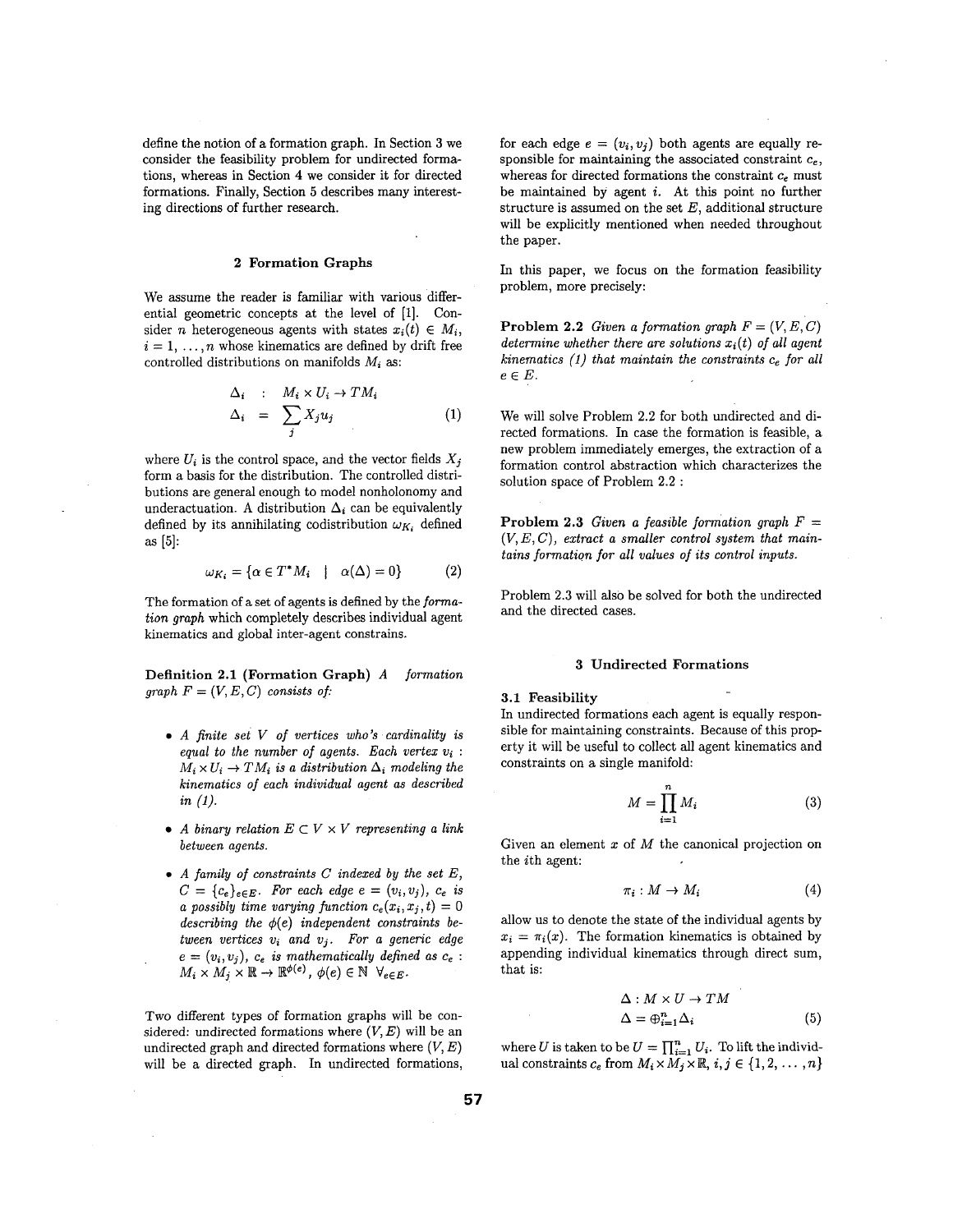to the group manifold  $M$  we define  $C_e$  by:

$$
C_e : M \times \mathbb{R} \to \mathbb{R}^{\phi(e)}
$$
  

$$
C_e(x,t) = c_e(\pi_i(x), \pi_j(x), t)
$$
 (6)

Formation feasibility requires that the constraints are satisfied along the formation trajectories, more precisely:

$$
\frac{d}{dt}\mathcal{C}_e = \mathcal{L}_X \mathcal{C}_e + \frac{\partial \mathcal{C}_e}{\partial t} = 0 \quad \forall_{e \in E} \tag{7}
$$

When  $\mathcal{C}_e$  is vector valued we consider that the Lie derivate of  $C_e$  along X will be given by  $\mathcal{L}_X C_e$  =  $[\mathcal{L}_X \mathcal{C}^1_e \; \mathcal{L}_X \mathcal{C}^2_e \; \dots \; \mathcal{L}_X \mathcal{C}^{\phi(e)}_e]^T$  . To develop a single mathematical object that will allow us to check for feasibility we will adopt a differential forms approach instead of working directly with the vector fields. By defining the exterior derivative of  $C_e$  as  $dC_e = [dC_e^1 dC_e^2 \dots dC_e^{\phi(e)}]^T$ equation (7) can be written as  $dC_e|_t(X) = -\frac{\partial}{\partial t}\dot{C}_e$ , where we have denoted by  $dC_e|_t$  the exterior derivative of  $\mathcal{C}_e$  for fixed  $t$ . If we now consider an enumeration  $\{1, 2, \ldots, m\}$  of the edges set E and define the following vector valued forms':

$$
\omega_F = \begin{bmatrix} dC_1|_t \\ dC_2|_t \\ \vdots \\ dC_m|_t \end{bmatrix} \qquad T_F = - \begin{bmatrix} \frac{\partial C_1}{\partial t_2} \\ \frac{\partial C_2}{\partial t} \\ \vdots \\ \frac{\partial C_m}{\partial t} \end{bmatrix} \qquad (8)
$$

we can express equation (7) **as:** 

$$
\omega_F(X) = T_F \tag{9}
$$

The kinematics can also be modeled as differential forms by using-the annihilating codistributions. This lead us to define a single codistribution  $\omega_K$  modeling the kinematics of all formation agents as:

$$
\omega_K = [\omega_{K_1} \omega_{K_2} \dots \omega_{K_n}]^T
$$
 (10)

. Solutions of equation **(9)** represent vector fields that maintain formation while solutions of equation (10) satisfy the kinematics. Therefore by merging both objects into:

$$
\Omega = \begin{bmatrix} \omega_F \\ \omega_K \end{bmatrix} \qquad \qquad T = \begin{bmatrix} T_F \\ \mathbf{0} \end{bmatrix} \tag{11}
$$

we can check for formation feasibility in a single equation:

$$
\Omega(X) = T \tag{12}
$$

The previous discussion leads to the following solution of Problem 2.2:

Proposition **3.1** *An undirected formation is feasible iff equation (12) has solutions, equivalently iff T belongs to the range of*  $\Omega$ *.* 

Corollary **3.2** (Time-Invariant **Case)** *If the formation constraints* C *are time-invariant then the undirected formation is feasible iff* R *(thought as a pointwise linear map between vector spaces) is not of full rank.* 

A solution of equation  $\Omega(X) = T$  specifies the motion of each individual agent. When more than one independent solution exists, a change in the direction of a single agent may require that all other agents also change their actions to maintain formation. This shows that, in general, solutions for undirected formations are centralized and require inter-agent communication for their implementation.

#### **3.2** Group Abstraction

Whenever more then one independent solutions exist, the solution space of equation  $\Omega(X) = T$  can be used to extract a smaller control system that will preserve the formation along its trajectories. This new control system is an abstraction that hides away low-level control necessary to maintain the formation and can be used in higher levels of control. Since the solution space is in general an affine space the new control system will also be affine in the control. Let  $K_p$  be a particular solution of equation **(12),** Problem **2.3** is therefore solved by the new control system:

$$
\Delta_G = K_p + Ker(\Omega) \tag{13}
$$

If we now denote by  $\{K_1, K_2, \ldots, K_k\}$  a basis for the kernel of  $\Omega$  we can rewrite (13) in a more usual form **as:** 

$$
\Delta_G = K_p + \sum_{j=1}^k K_j u_j \tag{14}
$$

In the time-independent case we recover linearity of the abstracted control system since we can chose  $K_p = 0$ . The centralized nature of the problem is also reflected on the control abstraction. When one or more of the control inputs *ui* are used, inter-agent cooperation is necessary to implement the new direction of motion since each vector  $K_j$  specifies the motion for all formation agents.

In addition to using the above abstracted system to control the formation, one can also guide the formation by appending a *virtual* vertex *vo* defining the reference trajectory and several edges specifying how the reference should be followed by the formation. In particular consider a feasible formation graph  $F = (V, E, C)$ and let  $V'$  be a singleton containing the vertex  $v_0$ :  $\mathbb{R} \to TM_0$ ,  $v_0 = \frac{d}{dt}x_0(t)$ . This vertex is connected

**<sup>&#</sup>x27;This definition is independent** of **the chosen enumeration as can be easily verified.**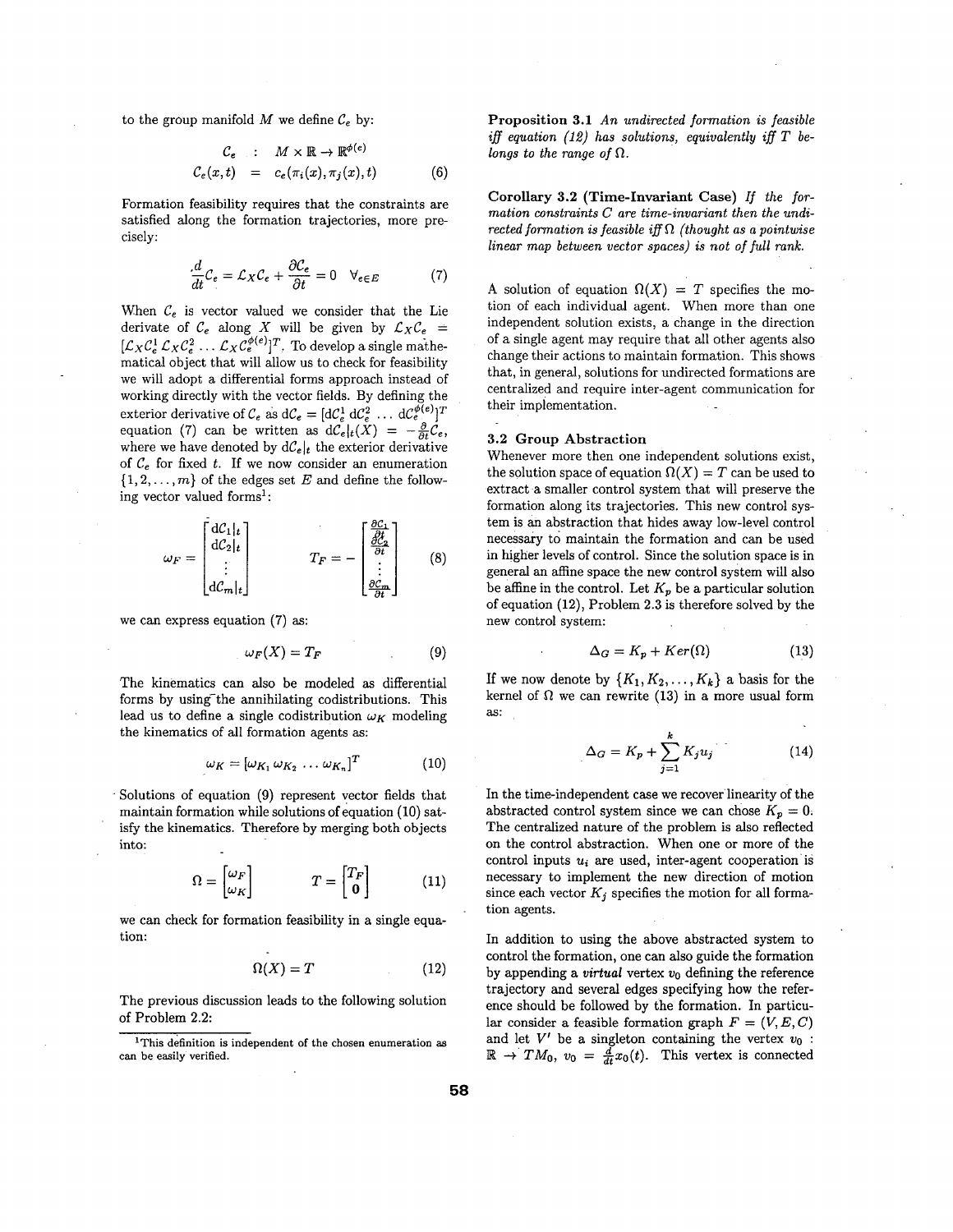to the remaining formation by the additional edge set  $E' = \bigcup_{i \in I} \{(v_0, v_i)\}\$ , where  $I \subseteq V$  is a subset of all the vertices indices. Associated with each vertex we have the constraints  $C' = \{c'_e\}_{e' \in E'}$  and we can define a new formation graph given by  $F' = (V' \cup V, E' \cup E, C' \cup C)$ . Once again it is necessary to ensure that the feasible formation is capable of maintaining the reference constraints by applying Proposition **3.1** to formation graph *F'.* 

Note that this construction is general enough to encompass traditional formations such **as:** leader-follower by superimposing the virtual vertex onto an existing one or placing references on the formation centroid **[4,** 71. It also allows some other interesting possibilities such as connecting a disconnected feasible formation graph by the reference constraints, that is several independent formations following a single reference.

Example: Consider two planar robots evolving on  $M_i = \mathbb{R}^2 \times \mathbb{S}^1$  *i* = 1,2, parameterized by  $(x_i, y_i, \theta_i)$ ,  $\theta_i \in [0, 2\pi], x_i, y_i \in \mathbb{R}$ . Robot 1 is nonholonomic, therefore only motions along the direction where it is pointed to are allowed while robot **2** is holonomic being able to move in any direction. The two robots are described by the following controlled distributions:

$$
\Delta_1 = X_1^1 u_1 + X_2^1 u_2 \n\Delta_2 = X_1^2 u_1 + X_2^2 u_2 + X_3^2 u_3
$$
\n(15)

where the vectors  $X_1$ ,  $X_2$  and  $X_3$  are defined as:

$$
X_1^i = \begin{bmatrix} 0 \\ 0 \\ 1 \end{bmatrix} \quad X_2^i = \begin{bmatrix} \cos \theta_i \\ \sin \theta_i \\ 0 \end{bmatrix} \quad X_3^i = \begin{bmatrix} -\sin \theta_i \\ \cos \theta_i \\ 0 \end{bmatrix} \quad (16)
$$

Equivalently the kinematics of robot 1 and **2** can be collectively modeled by the following form:

$$
\omega_K = \begin{bmatrix} -\sin\theta_1 \mathrm{d}x_1 + \cos\theta_1 \mathrm{d}y_1 \\ 0 \mathrm{d}x_2 + 0 \mathrm{d}y_2 \end{bmatrix} \tag{17}
$$



Figure **1:** Graph used to specify the undirected formation.

The desired formation is presented on Figure 1. Vertex  $v_0$  is a virtual node associated with the reference trajectory given by  $(\dot{a}(t), \dot{b}(t))$ . The constraints associated with edge  $e_1$  are given by  $c_{e_1} = [x_0 - x_1 \ y_0 - y_1]^T$ , therefore the position of vertex  $v_0$  will be the same as the position of vertex  $v_1$ , but no constraints exist on the orientation. The constraints associated with edge  $e_2$  are  $c_{e_2} = [x_1 - x_2 - k_x \quad y_1 - y_2 - k_y \quad \theta_1 - \theta_2]^T$  for

.

some positive offsets  $k_x$  and  $k_y$ . These constraints require that both agents perform equal trajectories translated by the offsets  $k_x$  and  $k_y$ . From the constraints we compute the form  $\omega_F$  and the vector  $T_F$ :

$$
\omega_F = \begin{bmatrix} -\mathrm{d}x_1 \\ -\mathrm{d}y_1 \\ \mathrm{d}x_1 - \mathrm{d}x_2 \\ \mathrm{d}y_1 - \mathrm{d}y_2 \\ \mathrm{d}\theta_1 - \mathrm{d}\theta_2 \end{bmatrix} \qquad T_F = \begin{bmatrix} -\dot{a}(t) \\ -\dot{b}(t) \\ 0 \\ 0 \\ 0 \end{bmatrix} \qquad (18)
$$

Constructing the form  $\Omega$  and the vector  $T$  from the above forms we easily see that *T* belongs to the range of  $\Omega$ , as long as  $b(t)$  cos  $\theta_1 - \dot{a}(t)$  sin  $\theta_1 = 0$  (meaning that robot 1 must be aligned with the reference velocity) therefore the formation is feasible. If **we** swap the location of the robots, the new form  $\omega_K$  will be given by:

$$
\omega_K = \begin{bmatrix} 0dx_1 + 0dy_1 \\ -\sin\theta_2 dx_2 + \cos\theta_2 dy_2 \end{bmatrix}
$$
 (19)

and the equation  $\Omega(X) = T$  has solutions as long as robot 1 is aligned with the reference velocity and since both robots must share the same orientation, robot **2**  must also be aligned with the reference velocity. Both undirected formations are feasible but this is not the case when dealing with directed formations as we shall see next.

#### **4** Directed Formations

Another important class of formations can be modeled by directed graphs. A directed graph assigns responsibilities to the formation members in an asymmetric way. For each edge  $e = (v_i, v_j)$  agent *i* is responsible for maintaining the constraints *ce,* while agent *j* is not affected by the constraint of the edge.

We will assume through the remaining section that a directed formation graph is a directed acyclic graph. As a consequence all directed formations will have at least one leader. This assumption will allow the recursive procedures to start on the leaders and to terminate since there are no cycles. Cyclic formation graphs, although important, will be discussed separately [6]. We will also consider that the formation constraints are time independent for simplicity of presentation although the results can easily be extended to time-varying constraints.

Although in the undirected case we were able to lift the constraints and individual agents kinematics to a larger manifold *M,* the same approach will not be possible for the directed case since only one agent is responsible for satisfying the constraints associated with an edge. More precisely, given an edge  $e = (v_i, v_j)$  the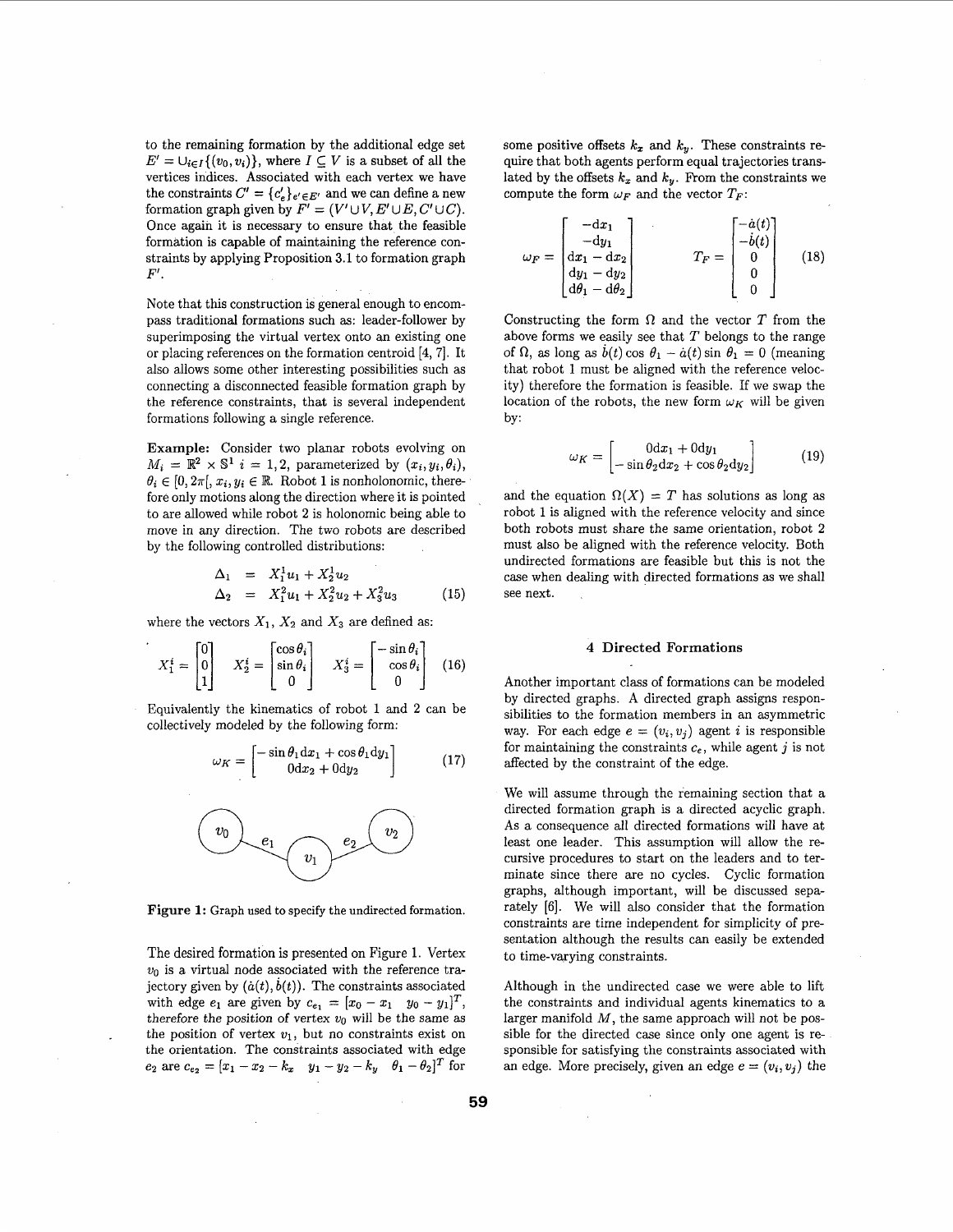time derivative of its associated constraints  $c_e$  can be decomposed **as:** 

$$
\frac{dc_e}{dt} = \mathcal{L}_{X_i} c_e + \mathcal{L}_{X_j} c_e
$$
 (20)

Feasibility requires that  $\frac{dc_e}{dt} = 0$ , however only  $X_i$  can be chosen to ensure feasibility. In view of this we will follow a similar approach to the undirected case, but in a recursive formulation. This requires the following operators:

**Definition 4.1 (Post and Pre)** Let  $F = (V, E, C)$ *be a directed formation graph. The* Post *operator is defined by* 

$$
Post: V \rightarrow 2^{V}
$$
  

$$
v_i \mapsto \{v_j \in V : (v_i, v_j) \in E\}
$$
 (21)

*Similarly, the* Pre *operator is defined as:* 

$$
Pre: V \rightarrow 2^V
$$
  

$$
v_i \rightarrow \{v_j \in V : (v_j, v_i) \in E\}
$$
 (22)

Intuitively,  $Post(v_i)$  will return the agents that are leading agent *i,* while *Pre(wi)* will return all the agents that are following agent *i. Post* and *Pre* extend to sets of vertices in the natural way,  $Post(P) = \bigcup_{p \in P} Post(p)$ and  $Pre(P) = \bigcup_{p \in P} Pre(p)$ .

**Definition 4.2 (Leaders)** *A vertez vi is called* a leader *iff*  $Post(v_i) = \emptyset$ .

We shall abuse notation a represent the distribution  $\Delta_i$ defining the kinematics of agent  $v_i$  by  $\Delta(v_i)$  and for the set of agents  $Post(v_i)$ ,  $\Delta (Post(v_i)) = \bigoplus_{p \in Post(v_i)} \Delta(p)$ defined over  $\Pi_{p\in Post(v_i)}M_p$ . Similarly to the undirected case we define the following objects for each agent *i:* 

$$
\omega_F^i = \begin{bmatrix} d c_1 |_{x_i} \\ d c_2 |_{x_i} \\ \vdots \\ d c_m |_{x_j} \end{bmatrix} \quad \omega_F^j = - \begin{bmatrix} d c_1 |_{x_i} \\ d c_2 |_{x_i} \\ \vdots \\ d c_1 |_{x_i} \end{bmatrix} \qquad (23)
$$

where  $\{1,2,\ldots,m\}$  is an enumeration of the edges set between agent *i* and its leaders  $(Post(v_i))$ . These vector valued differential forms allow us to write equation (20) **as:** 

$$
\omega_F^i(X_i) = \omega_F^j(X_J) \tag{24}
$$

which is to be considered only for  $X_i \in \Delta(v_i)$  and  $X_j \in$  $\Delta(Post(v_i))$ . Instead of restricting the  $X_i$ 's to  $\Delta(v_i)$ we can incorporate the kinematic restrictions directly into equation **(24)** by defining:

$$
\Omega^i = \begin{bmatrix} \omega_F^i \\ \omega_K^j \end{bmatrix} \qquad \qquad \Omega^j = \begin{bmatrix} \omega_F^j \\ 0 \end{bmatrix} \qquad (25)
$$

where  $\omega_K^i$  is the vector valued form annihilating agent *i* kinematic distribution  $\Delta(v_i)$ . Equation (20) can now be further modified to the following form.

$$
\Omega^{i}(X_{i}) = \Omega^{j}(X_{J}) \qquad \forall_{X_{J} \in \Delta(Post(v_{i}))} \qquad (26)
$$

This motivates the following result analogous to the undirected case:

**Proposition 4.3** *A directed formation is feasible iff equation (26) has solutions for each agent i in the formation.* Equivalently iff the range of  $\Omega^j|_{\Delta (Post(v_i))}$  is *contained in the range of*  $\Omega^i$  *for each agent i.* 

Since Proposition **4.3** must be true for each agent, an algorithm can be constructed to determine feasibility. Let  $L \subset V$  be a set of leaders and denote by  $(\Omega^i)^{-1}(X)$ the set of preimages of *X* under  $\Omega^i$  and by  $\mathcal{R}(S)$  the range of operator *S.* 

#### **Algorithm 1 (Directed Feasibility)**

**initialization:**  $V := L$ while  $Pre(V) \neq \emptyset$  do  $V := Pre(V)$ for all  $v_i \in V$  do  $\Delta(v_i):=0$ if  $\mathcal{R}(\Omega^j|_{\Delta (Post(v_i))}) \nsubseteq \mathcal{R}(\Omega^i)$ return UNFEASIBLE **STOP** else  $\Delta(v_i) := \Delta(v_i) + (\Omega^i)^{-1}(\mathcal{R}(\Omega^j|_{\Delta(Post(v_i))}))$ end if

**end** 

**end** 

All the computations in the algorithm can be performed using basis vector fields for the distributions and since there are no cycles in the algorithm we have the following result:

**Theorem 4.4 (Directed Formation Feasibility)**  Let  $F = (V, E, C)$  be an acyclic, directed formation *graph. Algorithm 1 terminates in a finite number of steps and returns:* 

- *<sup>0</sup>Unfeasible if the formation is not feasible.*
- *0 A distribution per agent specifiing the available directions to maintain formation if the formation is feasible.*

**Example:** Consider the formation graphically displayed in Figure **2,** where agent **1** and agent **2** are **as** in the previous example. Similarly we associate the con- $\text{strain } c_e = [x_1 - x_2 - k_x \quad y_1 - y_2 - k_y \quad \theta_1 - \theta_2]^T$